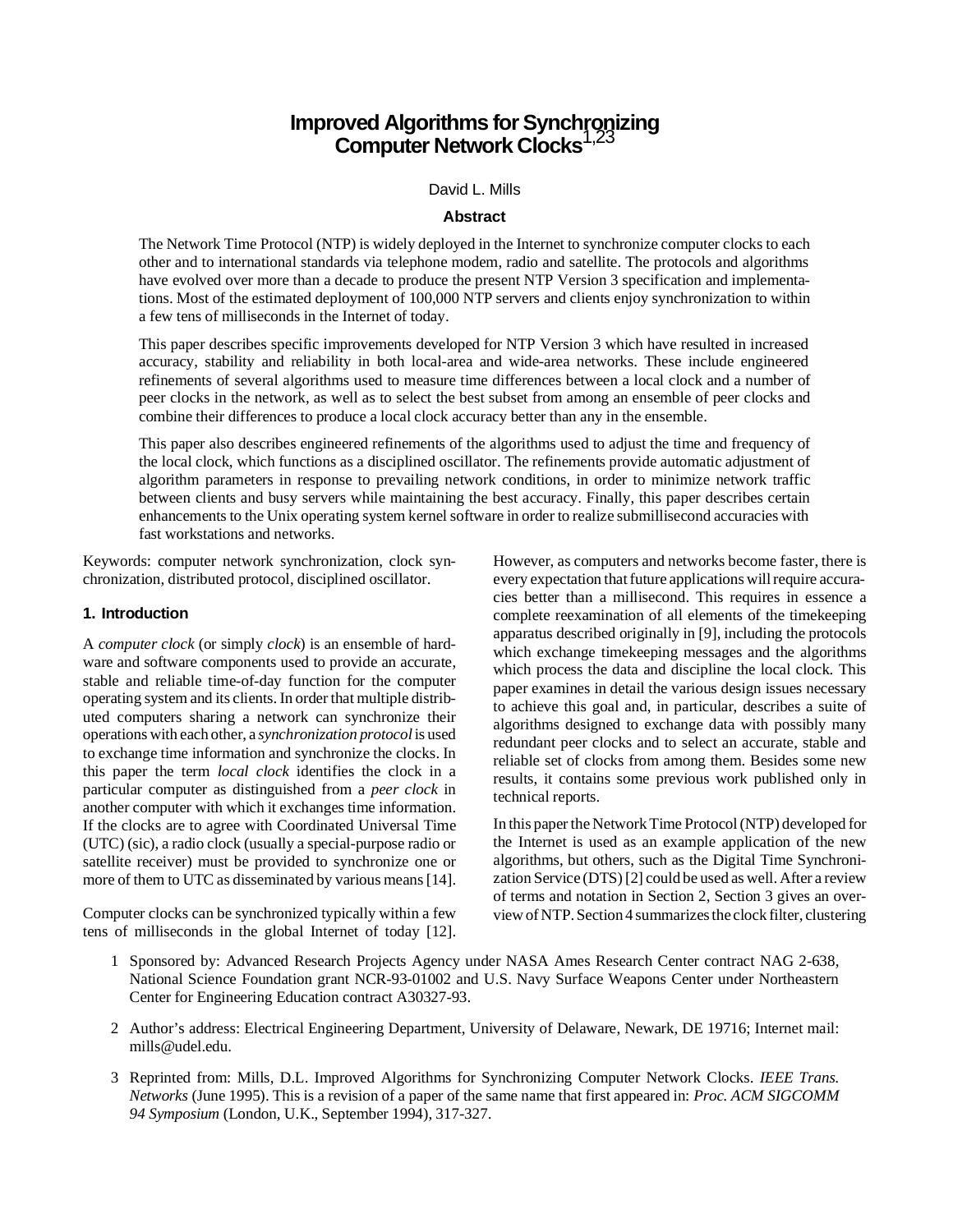

Figure 1. Network Time Protocol

and combining algorithms, which select the best measurement samples from among possibly several peers and combine them to produce the best available time.

The main results of this paper are in Sections 5 through 7. Section 5 describes the intersection algorithm, which is used to separate the *truechimers*, which represent correct clocks, from *falsetickers*, which may not. Section 6 contains an analysis of the local clock model, including the effects of oscillator jitter and wander. Section 7 details the local clock discipline, which is implemented as a hybrid phase/frequency-lock loop. These algorithms are primarily responsible for the increased accuracy and reliability of the current protocol compared to previous versions.

Section 8 contains a summary of related improvements and extensions of previous algorithms, including those utilizing special PPS and IRIG signals generated by some radio clocks. It also contains a description of certain modifications to four different Unix operating system kernels which provide extremely precise control of the clock time and frequency. Section 9 discusses the present status of NTP in the Internet, Section 10 outlines future plans, and Section 11 is a summary of this paper.

#### **2. Terms and Notation**

In this paper the terms *epoch, timescale, oscillator, tolerance, clock, and time* are used in a technical sense. Strictly speaking, the epoch of an event is an abstraction which determines the ordering of events in some given frame of reference or timescale. An oscillator is a generator capable of precise frequency (relative to the given timescale) within a specified tolerance, usually expressed in parts-per-million (ppm). A clock is an oscillator together with a counter which records the number of cycles since being initialized with a given value at a given epoch. The value of the counter at epoch *t* defines the time of that epoch  $T(t)$ . In general, time is not continuous and depends on the precision of the counter.

Let  $T(t)$  be the time displayed by a clock at epoch  $t$  relative to the standard timescale:

$$
T(t) = T(t_0) + R(t_0)[t - t_0] + \frac{1}{2}D(t_0)[t - t_0]^2 + \varepsilon(t), \quad (1)
$$

where  $T(t_0)$  is the time at some previous epoch  $t_0$ ,  $R(t_0)$  is the frequency (rate) and  $D(t_0)$  is the drift (first derivative of frequency) per unit time. In the conventional (stationary) model used in the literature, *T* and *R* are estimated by some

disciplining process and the second-order term *D* is ignored. The random nature of the clock is characterized by  $\varepsilon$ , usually in terms of phase or frequency spectra or measurements of variance [15].

In this paper the *stability* of a clock is how well it can maintain a constant frequency, the *accuracy* is how well its time compares with UTC and the *precision* is to what degree time can be resolved in a particular timekeeping system. These terms will be given precise definitions when necessary. The *time offset* of clock *i* relative to clock *j* is the time difference between them  $x_{ij}(t) = T_i(t) - T_j(t)$  at a particular epoch *t*, while the *frequency offset* is the frequency difference between them  $y_{ij}(t) \equiv R_i(t) - R_j(t)$ . It follows that  $x_{ij} = -x_{ji}$ ,  $y_{ij} = -y_{ji}$  and  $x_{ii} = y_{ii} = 0$  for all *t*. When clear from context, the subscripts *i* and *j* will be omitted. In this paper, reference to simply "offset" means time offset, unless indicated otherwise. The term *jitter* refers to differences between the elements of a series  $\{y_k\}$ ; similarly, *wander* refers to differences in  $\{y_k\}$ , where the peers involved are understood. Finally, the *reliability* of a timekeeping system is the fraction of the time it can be kept connected to the network and operating correctly relative to stated accuracy and stability tolerances.

In order to synchronize clocks, there must be some way to directly or indirectly compare them in time and frequency. In network architectures such as DECnet and Internet, local clocks synchronize to designated *time servers*, which are timekeeping systems belonging to a *synchronization subnet*. At the root of the subnet are the *primary servers*, which synchronize to external sources (e.g., radio clocks) and are assigned a *stratum number* of 1. *Secondary servers*, which synchronize to primary servers and each other, are assigned stratum numbers equal to the minimum subnet hop count from the root. In general, synchronization proceeds in a hierarchical fashion from the root in increasing stratum numbers along the edges of a minimum spanning tree. In this paper to *synchronize frequency* means to adjust the subnet clocks to run at the same frequency, to *synchronize time* means to set them to agree at a particular epoch with respect to UTC and to *synchronize clocks* means to synchronize them in both frequency and time.

#### **3. Network Time Protocol**

The Network Time Protocol (NTP) is used by Internet time servers and their clients to synchronize clocks, as well as automatically organize and maintain the time synchroniza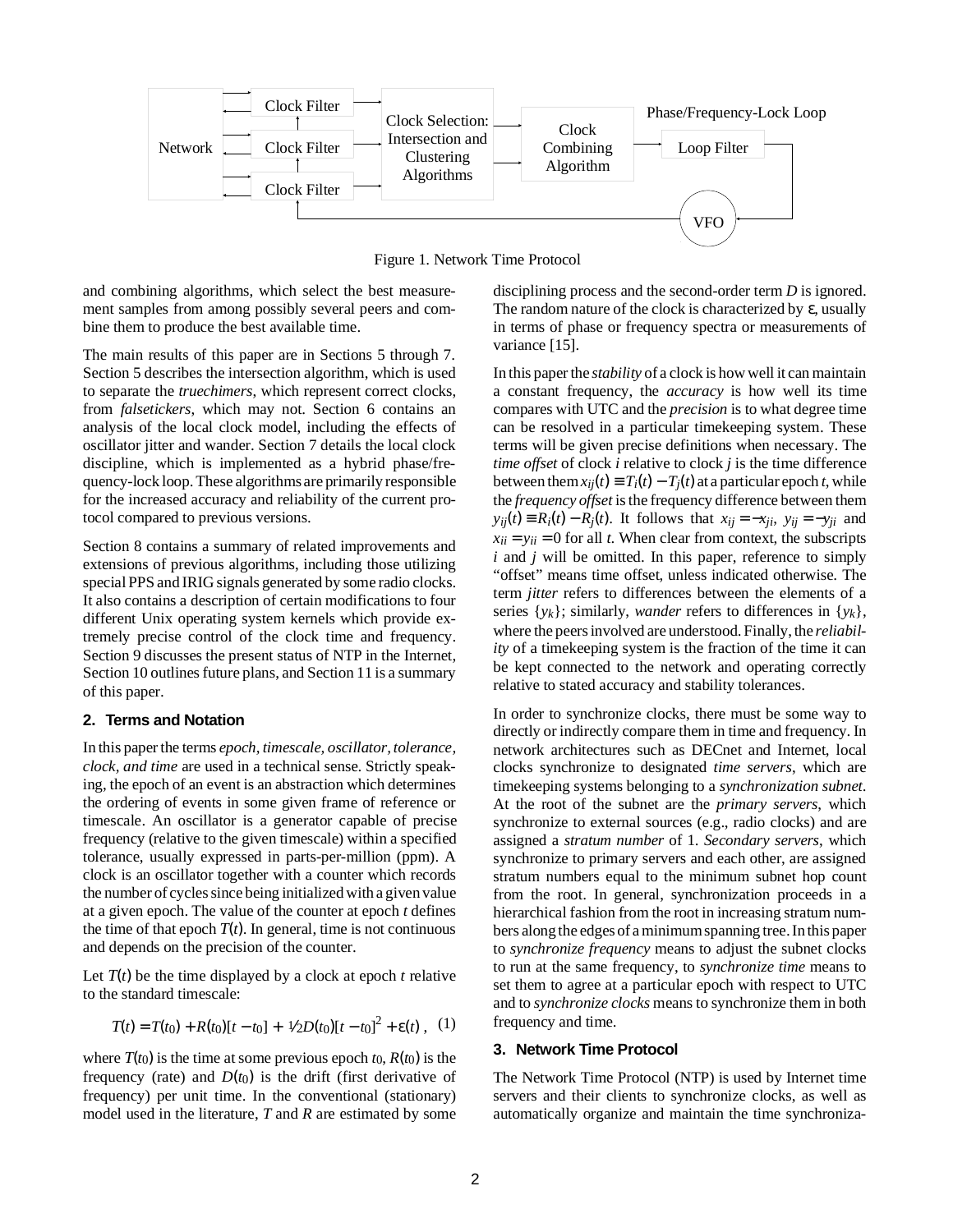tion subnet itself. NTP and its implementations have evolved and proliferated in the Internet over the last decade, with NTP Version 3 adopted as a Internet Standard (Draft). A detailed description of the architecture and service model is contained in [9], while the current formal protocol specification is defined in RFC-1305 [10].

Figure 1 shows the overall organization of the NTP time server model. *Timestamps* are exchanged between the client and each of possibly several other subnet peers at intervals ranging from a few seconds to several hours. These are used to determine individual roundtrip delays and clock offsets, as well as provide error estimates. As shown in the figure, the computed delays and offsets for each peer are processed by the clock filter algorithm to reduce incidental jitter.

The clock selection algorithm determines from among all peers a suitable subset capable of providing the most accurate and trustworthy time. This is done using a cascade of two subalgorithms, one based on interval intersections to cast out falsetickers and the other based on clustering and maximum likelihood principles to improve accuracy. The resulting offsets of this subset are first combined on a weighted-average basis and then used to drive the clock-discipline algorithm, which is implemented as a feedback loop. In this loop the combined offset is processed by the loop filter to control the variable frequency oscillator (VFO) frequency. The VFO is implemented as a programmable counter using a combination of hardware and software components. It furnishes the time reference to produce the timestamps used in all timing calculations.

Figure 2 shows how NTP timestamps are numbered and exchanged between peers *A* and *B*. Let *T*1, *T*2, *T*3, *T*4 be the values of the four most recent timestamps as shown and, without loss of generality, assume  $T_3 > T_2$ . Also, for the moment assume the clocks of *A* and *B* are stable and run at the same frequency. Let

$$
a = T_2 - T_1
$$
 and  $b = T_3 - T_4$ .

If the network delay difference from *A* to *B* and from *B* to *A*, called *differential delay*, is small, the clock offset θ and roundtrip delay  $\delta$  of *B* relative to *A* at time  $T_4$  are close to

$$
\theta = \frac{a+b}{2} \quad \text{and} \quad \delta = a-b \ . \tag{2}
$$

Each NTP message includes the latest three timestamps *T*1, *T*2 and *T*3, while the fourth *T*4 is determined upon arrival. Thus, both peers *A* and *B* can independently calculate delay and offset using a single bidirectional message stream. This is a symmetric, continuously sampled, time-transfer scheme similar to those used in some digital telephone networks [6]. Among its advantages are that errors due to missing or duplicated messages can be avoided.

In [11] an exhaustive analysis is presented of the time and frequency errors that can accrue as the data are processed and refined at various levels in the subnet hierarchy. While the



Figure 2. Measuring Delay and Offset

analysis is too long to repeat here, the results define the maximum error that can accrue under any operational condition, called the *synchronization distance* λ, and the error expected under nominal operating conditions, called the *dispersion* ε. There are several components of ε, including:

- The maximum error in reading the local clock and each peer clock, which depends on the clock resolution and method of adjustment.
- 2. The maximum error due to the frequency tolerance of the local clock and each peer clock since the time either was last set.
- 3. The estimated error contributed by each peer clock due to delay variations in the network and statistical latencies in the operating systems on the path to the primary reference source, which depends on differences between successive measurements for each peer clock. This is called the *peer dispersion*.
- 4. The estimated error contributed by the combined set of peers used to discipline the local clock, which depends upon the differences between individual members of the set. This is called the *select dispersion*.

In practice, errors due to network delays usually dominate ε. However, it is not possible to characterize these delays as a stationary random process, since network queues can grow and shrink in chaotic fashion and packet arrivals are frequently bursty. However, the method of calculating ε defined in [10] represents a conservative estimate of the errors due to each of the above causes.

In  $[11]$  it is shown that, given  $\varepsilon$  calculated as above,  $\lambda = \frac{\delta}{2} + \varepsilon$  is a good estimate of the maximum error contribution due to all causes. In other words, if  $\theta$  is the measured offset of the local clock relative to the primary reference source, then the true offset  $\theta_0$  relative to that source must with high probability be somewhere in the interval

$$
\theta - \lambda \le \theta_0 \le \theta + \lambda \tag{3}
$$

which is called the *confidence interval.*

The  $\varepsilon$  and  $\lambda$  are used as metrics in the various algorithms presented in following sections. They determine the peers selected by the intersection and clustering algorithms, the weight factors used by the clock combining algorithm, and the calculation of various error statistics. While the basic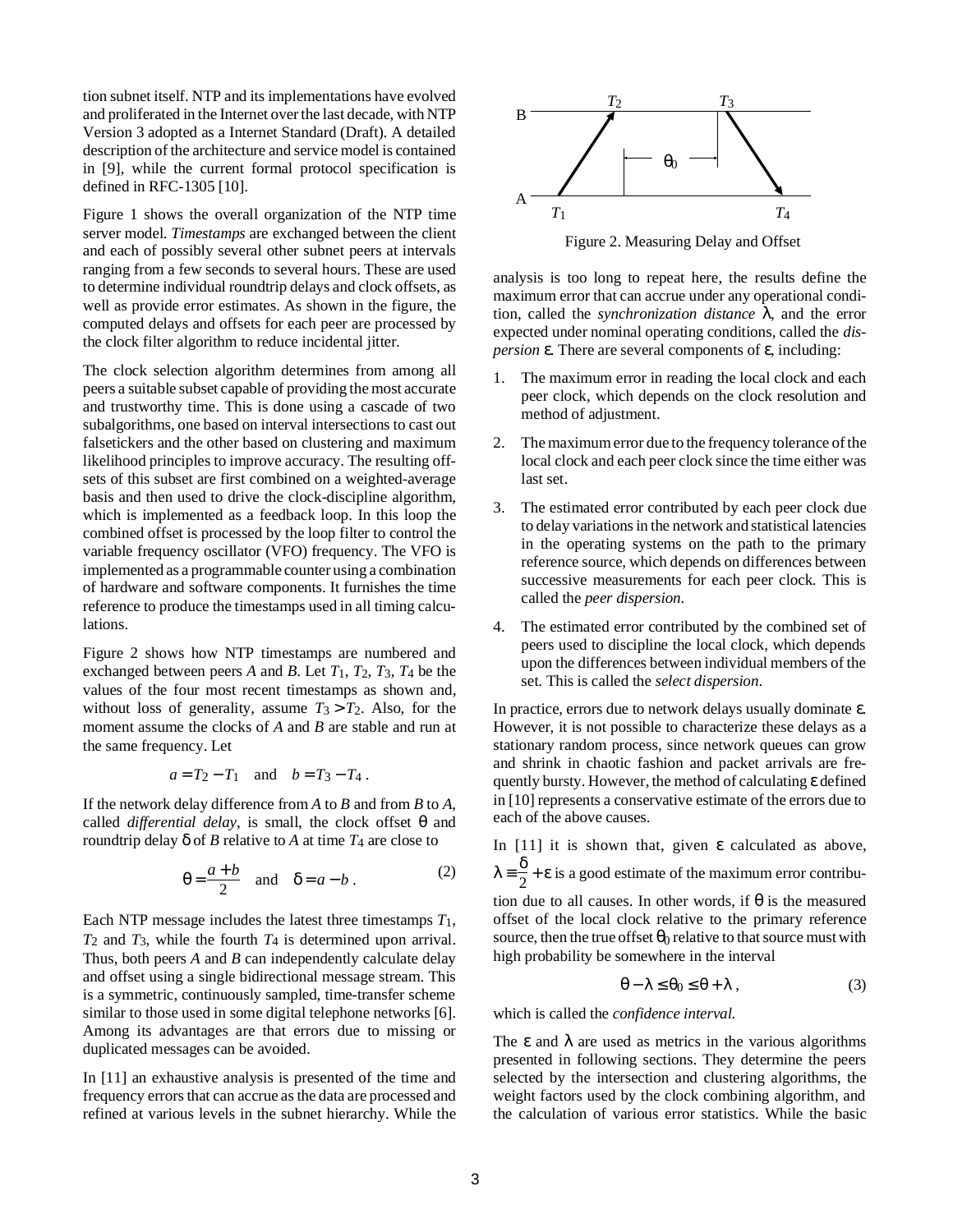design of these algorithms is developed using sound engineering and statistical principles, there are a number of intricate details, such as various weights used in the filter and selection algorithms, which can only be determined using simulation and experiment. In general, however, the metrics used are based on the pragmatic observation that the highest reliability is usually associated with the lowest stratum and synchronization distance, while the highest accuracy is usually associated with the lowest stratum and dispersion.

## **4. Clock Filter, Combining and Clustering Algorithms**

The clock filter, clustering and combining algorithms shown in Figure 1 operate essentially as described previously in [9], however all three have been refined and defined formally in [10]. In order to understand the other algorithms described in this paper, it will be useful to briefly summarize the operation of these three algorithms.

The clock filter algorithm operates on a moving window of samples to produce three statistical estimates: *peer delay*, *peer offset* and *peer dispersion*. We will use θ, δ and ε for these quantities when their distinction from the previous use is clear. A discussion of the design approach, implementation and performance assessment is given in [9] and will not be repeated here. However, the design described there, which can be described as a *minimum filter*, has been enhanced to include the peer dispersion contributions due to the frequency tolerance of the local clock and the interval between  $T_1$  and the present time, which must be recorded with every data sample.

There are usually some offset variations among the peers surviving the intersection algorithm (described later), due to differential delays, radio clock calibration errors, etc. The clustering algorithm is designed to select the best subset of this population on a maximum likelihood basis. It first ranks the peers by stratum, then by  $\lambda$ . For each peer it computes the select dispersion, defined as the total weighted time offsets of that peer relative to all the others. It then ejects the outlyer peer with greatest select dispersion and repeats the process until either a pre-specified minimum number of peers has been met or the maximum select dispersion is less than or equal to the minimum peer dispersion for all peers in the surviving population.

The termination condition is designed to maximize the number of peers for the combining algorithm, yet to produce the most accurate time. Since discarding more outlyers can neither increase the select dispersion nor decrease the peer dispersion, further discards will not improve the accuracy. As incorporated in NTP Version 3, the increase in dispersion as samples grow old helps to reduce errors resulting from local clock instability.

For each selected peer *i* the clock combining algorithm constructs a weight



Figure 3. Confidence and Intersection Intervals

$$
w_i = \frac{\sum \varepsilon_j}{\varepsilon i} ,
$$

where *j* ranges over all contributors. The algorithm then computes ensemble averages

$$
\overline{\theta} = \sum_j w_j \theta_j \quad \text{and} \quad \overline{\epsilon} = \sum_j w_j \epsilon_j.
$$

#### **5. Intersection Algorithm**

When a number of peer clocks are involved as in Figure 1, it is not clear beforehand which are truechimers and which are falsetickers. In order to provide reliable synchronization, NTP relies on multiple peers and disjoint peer paths whenever possible. Crucial to the success of this approach is a robust algorithm which finds and discards the falsetickers from among these peers. Criteria for evaluation include a suite of sanity checks, consistency checks and the intersection algorithm described in this section.

Recall that the true offset  $\theta_0$  of a correctly operating clock relative to UTC must be contained in the confidence interval (3). Marzullo and Owicki [7] devised an algorithm designed to find an appropriate interval containing the correct time given the confidence intervals of *m* clocks, of which no more than *f* are considered incorrect. The algorithm finds the smallest *intersection interval* containing points in at least *m* − *f* of the given confidence intervals.

Figure 3 illustrates the operation of this algorithm with a scenario involving four clocks *A*, *B*, *C* and *D*, with the peer offset  $\theta$  (shown by the  $\hat{\uparrow}$  symbol) along with the confidence interval for each. For instance, any point in the *A* interval may represent the actual time associated with that clock. If all clocks are correct, there must exist a nonempty intersection including points in all four confidence intervals; but, clearly this is not the case in the figure. However, if it is assumed that one of the clocks is incorrect (e.g., *D*), it might be possible to find a nonempty intersection including all but one of the intervals. If not, it might be possible to find a nonempty intersection including all but two of the intervals and so on.

The algorithm used by DEC in DTS is based on these principles. The algorithm finds the smallest intersection containing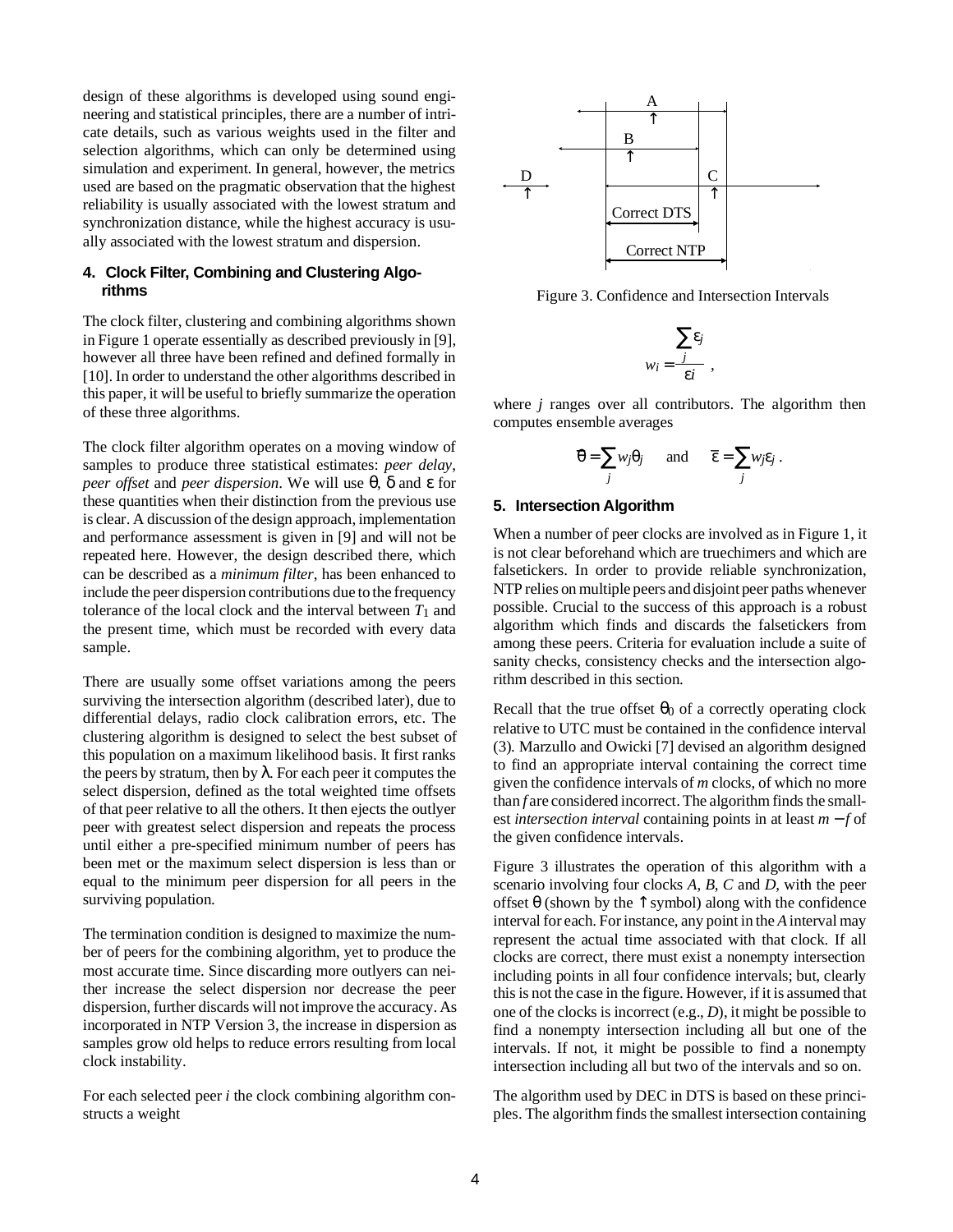|                 | Code Server (Location)   | Stratum | Source             | $\theta$ |        | ε      | λ      | Lower     | Upper  |
|-----------------|--------------------------|---------|--------------------|----------|--------|--------|--------|-----------|--------|
| ∗               | <b>GPS</b>               | 0       | <b>GPS</b>         | 0.117    | 0.0    | 1.01   | 1.01   | $-0.89$   | 1.13   |
|                 | churchy                  | 2       | pogo               | $-1.080$ | 0.42   | 1.36   | 4.07   |           |        |
| $^{+}$          | rackety                  |         | <b>GPS</b>         | 0.563    | 3.83   | 0.73   | 2.65   | $-2.08$   | 3.21   |
| $^{+}$          | <i>barnstable</i>        |         | <b>GPS</b>         | 0.618    | 4.04   | 0.60   | 2.62   | $-2.00$   | 3.24   |
| $^{+}$          | <i>tick</i> (USNO)       |         | <b>ATOM</b>        | 0.357    | 49.84  | 3.42   | 28.34  | $-27.98$  | 28.70  |
| $^{+}$          | time(NIST)               |         | <b>ACTS</b>        | 0.635    | 101.72 | 4.14   | 55.00  | $-54.37$  | 55.64  |
| X               | err (Switzerland)        |         | DCF77              | 5.420    | 140.69 | 18.43  | 88.78  | $-83.36$  | 94.20  |
| X               | <i>lucifer</i> (Germany) |         | <b>GPS</b>         | 9.863    | 183.36 | 36.62  | 128.30 | $-118.44$ | 138.16 |
| $^{+}$          | <i>time1</i> (Sweden)    |         | <b>ATOM</b>        | 0.544    | 155.70 | 124.02 | 201.87 | $-201.33$ | 202.41 |
| $\qquad \qquad$ | <i>terss</i> (Australia) |         | <b>OMEGA 1.088</b> |          | 767.40 | 69.05  | 452.75 | $-451.66$ | 453.84 |

Table 1. Peer Configuration for Server *pogo*

at least one point in each of *m* − *f* confidence intervals, where *m* is the total number of clocks and *f* is the number of falsetickers, as long as the  $f < \frac{m}{2}$ . For the scenario illustrated in Figure 3, it computes the intersection for  $m = 4$  clocks, three of which turn out to be correct and one not. The interval marked DTS is the smallest intersection containing points in three confidence intervals, with one interval outside the intersection considered incorrect.

There are some cases where this algorithm can produce anomalistic results. For instance, consider the case where the left endpoints of *A* and *B* are moved to coincide with the left endpoint of *D*, so that  $f = 0$ . In this case the intersection interval extends to the left endpoint of *D*, in spite of the fact that there is a subinterval that does not contain at least one point in all confidence intervals. Nevertheless, the assertion that the correct time lies in the intersection interval remains valid.

One problem is that, while the smallest interval containing the correct time may have been found, it is not clear which point in that interval is the best estimate of the correct time. Simply taking the estimate as the midpoint of the interval throws away a good deal of useful statistical data and results in large jitter, as confirmed by experiment. Especially in cases where the network jitter is large, some or all of the calculated offsets (such as for *C* in Figure 3) may lie outside the intersection. For these reasons, in the NTP algorithm the DEC algorithm is modified so as to include at least *m* − *f* of the peer offsets. The revised algorithm finds the smallest intersection of *m* − *f* intervals containing at least *m* − *f* peer offsets. As shown in Figure 3, the modified algorithm produces the intersection interval marked NTP and including the calculated time for *C*.

The algorithm starts with a set of peers which have passed several sanity checks designed to detect configuration errors and defective implementations. In the NTP Version 3 implementation, only the ten peers with the lowest  $\lambda$  are considered to avoid needless computing cycles for candidates very unlikely to be useful. For each peer the algorithm constructs a set of three tuples of the form [*offset, type*]:  $[\theta - \lambda, -1]$  for the lower endpoint,  $[\theta, 0]$  for the midpoint, and  $[\theta + \lambda, +1]$  for the upper endpoint. These entries are placed on a list sorted by increasing *offset*.

The job of the intersection algorithm is to determine the lower and upper endpoints of an interval containing at least *m* − *f* peer offsets. As before, let *m* be the number of entries in the sorted list and *f* be the number of presumed falsetickers, initially zero. Also, let *lower* designate the lower limit of the final confidence interval and *upper* the upper limit. The algorithm uses *endcount* as a counter of endpoints and *midcount* as the number of offsets found outside the intersection interval.

- 1. Set both *endcount* and *midcount* equal to zero.
- 2. Starting from the beginning of the sorted list and working toward the end, consider each entry [*offset*, *type*] in turn. As each entry is considered, subtract *type* from *endcount*. If *endcount* ≥  $m - f$ , the lower endpoint has been found. In this case set *lower* equal to *offset* and go to step 3. Otherwise, if *type* is zero, increment *midcount*. Then continue with the next entry.
- 3. At this point a tentative lower endpoint has been found; however, the number of midpoints has yet to be determined. Set the *endcount* again to zero, leaving *midcount* as is.
- 4. In a similar way as step 2, starting from the end of the sorted list and working toward the beginning, add the value of *type* for each entry in turn to *endcount*. If *endcount* ≥ *m* − *f*, go to step 5. Otherwise, if *type* is zero, increment *midcount*. Then continue with the next entry.
- 5. If *lower*  $\leq$  *upper* and *midcount*  $\leq$  *f*, then terminate the procedure and declare success with *lower* equal to the lower endpoint and *upper* equal the upper endpoint of the resulting confidence interval. Otherwise, increment *f*. If

 $f \geq \frac{m}{2}$ , terminate the procedure and declare failure. If

neither case holds, continue in step 1.

The original (Marzullo and Owicki) algorithm produces an intersection interval that is guaranteed to contain the correct time as long as less than half the clocks are falsetickers. The modified algorithm produces an interval containing the origi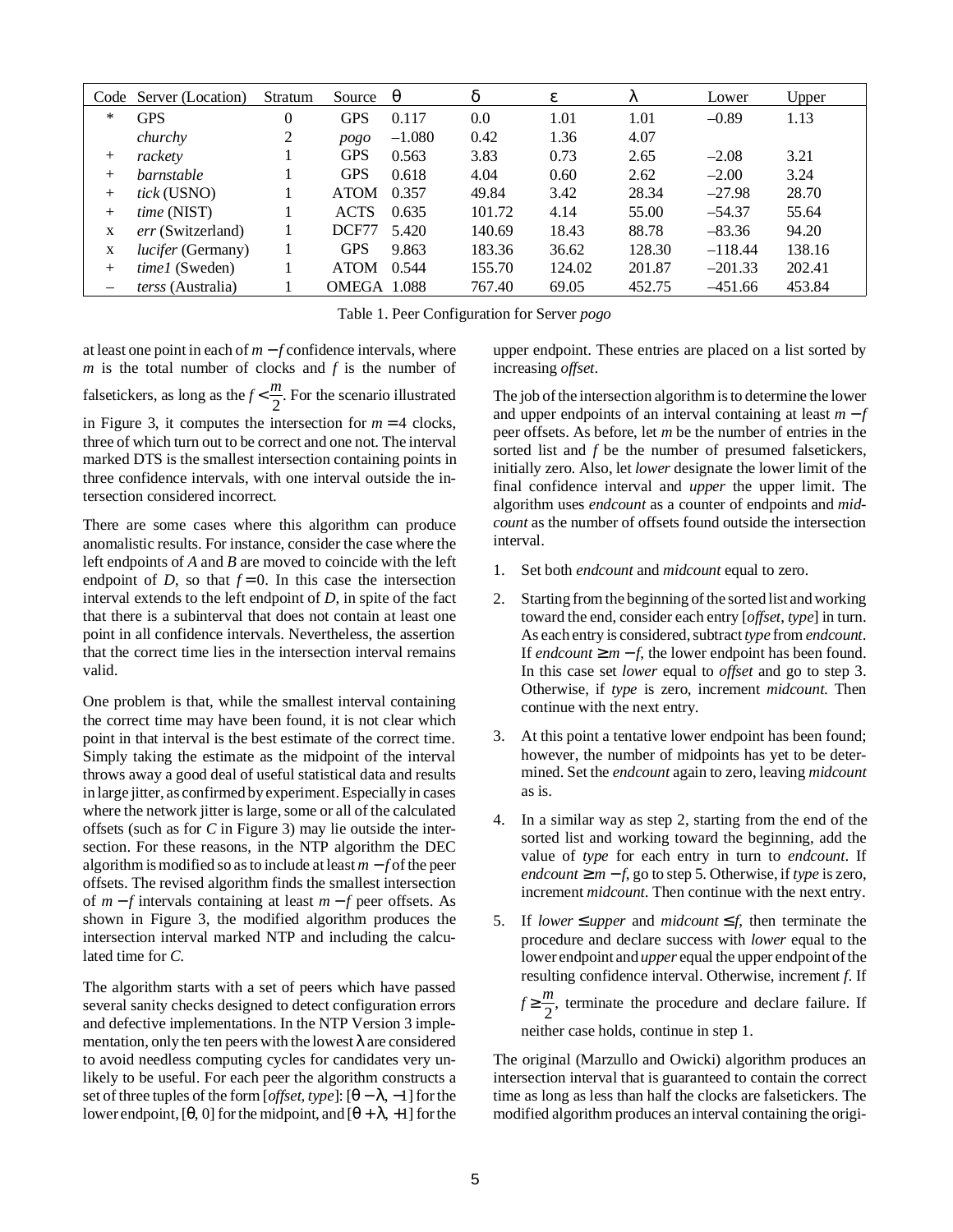nal interval, so the correctness assertion continues to hold. However, so long as the clock filter produces statistically unbiased estimates for each peer, the new algorithm allows the clustering and combining algorithms to produce unbiased estimates as well.

Table 1 shows a typical configuration for NTP primary server *pogo*. The data used to construct tables such as this are collected by each server on a regular basis and automatically retrieved by monitoring hosts using scripts and programs designed for the purpose. Using these data, operators can quickly spot trouble in either the servers or the network.

The peers located in Europe, Australia, National Institute of Standards and Technology (NIST) in Boulder, CO, and U.S. Naval Observatory (USNO) in Washington, DC, are identified in the table; the others are located at the University of Delaware. The entry identified as GPS and assigned pseudostratum zero is a precision timing receiver synchronized by the Global Positioning System (GPS) and connected to *pogo*. Note that this receiver is treated like any other peer, so that possible malfunctions can be detected and avoided. The synchronization source for each peer is shown by dissemination service if stratum 0 or 1, or by another peer if higher. GPS, DCF77 and OMEGA use radio and satellite, ATOM is a national standard cesium clock ensemble, and ACTS is the Automated Computer Time Service operated by NIST [4].

The offset  $\theta$ , delay  $\delta$ , dispersion  $\varepsilon$  and synchronization distance  $\lambda$  for each peer are shown in the table, as well as the lower and upper endpoints used in the clock selection algorithm, all in milliseconds. Peer *churchy* is ineligible for selection because it is operating at a stratum higher than *pogo*, so would not normally provide better time, and in addition, it is synchronized to *pogo*, so would cause a synchronization loop. This peer would be considered for synchronization only if the GPS receiver and all other stratum-1 sources were to fail.

The remaining peers are eligible for processing by the intersection and clustering algorithms. The synchronization status is shown by the Code column. Those marked "x" have been discarded by the intersection algorithm as falsetickers, while those marked ",," have been discarded by the clustering algorithm as outlyers. Note that the truechimer offsets all fall within the smallest intersection interval, while the falseticker offsets do not. Obviously, the ensemble average is improved by discarding falsetickers and outlyers.

The peers marked "\*" and "+" have survived both algorithms and the one marked "\*" has been identified as the pick of the litter. All of these peers will be considered by the combining algorithm; however, the NTP Version 3 implementation includes an option: If a designated peer has survived both algorithms, it is the sole source for synchronization and the combining algorithm is not used. This is useful in special cases where known differential delays are relatively severe or when the lowest possible jitter is required.



Figure 4. Disciplined Oscillator Model

#### **6. Local Clock Models**

The local clock is commonly implemented using a hardware counter and room-temperature quartz oscillator. Such oscillators exhibit some degree of temperature-induced frequency instability in the order of 1-2 ppm due to room-temperature variations. The NTP clock discipline continuously corrects the time and frequency of the local clock to agree with the time as determined from the synchronization source(s).

A significant improvement in accuracy and stability is possible by modelling the local clock and its adjustment mechanism as a *disciplined oscillator*. In this type of clock the time and frequency are controlled by a feedback loop with a relatively long time constant, so the frequency is "learned" over some minutes or hours of integration. Besides improving accuracy, a disciplined oscillator can correct for the intrinsic frequency error of the oscillator itself, so that much longer intervals between timestamp messages can be used without significant accuracy degradation.

A disciplined oscillator can be implemented as the feedback loop shown in Figure 4. The variable ω*r* represents the reference signal and  $\omega_c$  the variable frequency oscillator (VFO) signal, which controls the local clock. The phase detector (PD) produces a signal  $\theta_d$  representing the instantaneous phase difference between  $\omega_r$  and  $\omega_c$ . The clock filter functions as a tapped delay line, with the output θ*s* taken at the sample selected by the clock filter algorithm. The loop filter, with impulse response  $F(t)$ , produces a VFO correction  $\theta_c$ , which controls the oscillator frequency ω*c* and thus its phase. The characteristic behavior of this model, which is determined by the  $F(t)$ , is studied in many textbooks and summarized in [11].

As reported in [12], the major source of error in most configurations is the stability of the local clock oscillator. The stability of a free-running frequency source is commonly characterized by a statistic called *Allan variance* [1], which is defined as follows. Consider a series of time offsets measured between a local clock and some external standard. Let  $x_k$  be the *k*th measurement and  $\tau_k$  be the interval since the previous measurement. Define the *fractional frequency*

$$
y_k \equiv \frac{x_k - x_{k-1}}{\tau_k} \,,\tag{4}
$$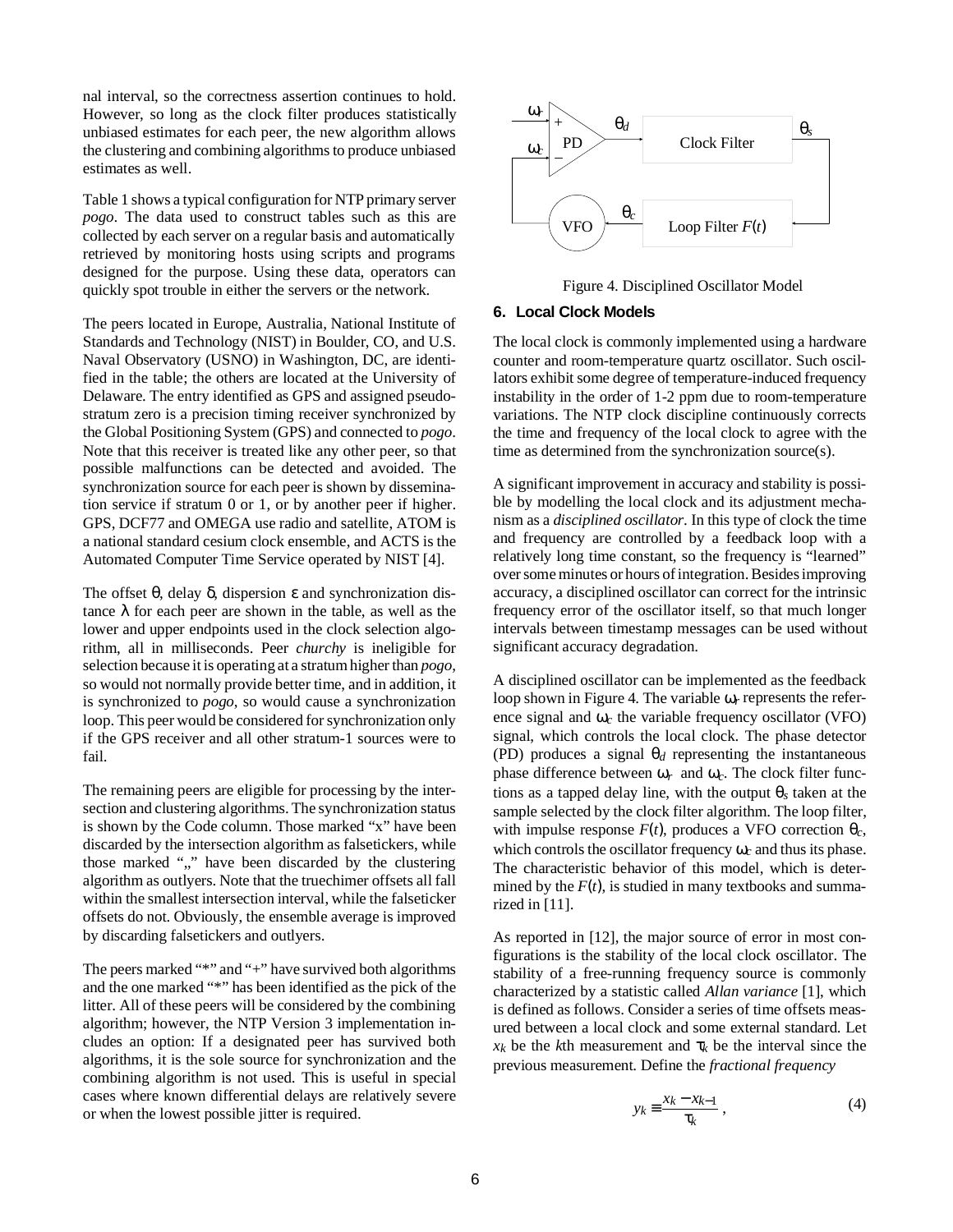Which is a dimensionless quantity. Now, consider a sequence of *N* independent fractional frequency samples *y<sub>k</sub>* ( $k = 0, 1, ..., N - 1$ ). If the averaging interval  $\tau = \tau_k$  is the same as the interval between measurements, the 2-sample Allan variance is defined

$$
\sigma_y^2(\tau) = \frac{1}{2} < (y_k - y_{k-1})^2 > \frac{1}{2(N-2)\tau^2} \sum_{k=2}^{N-1} (x_k - 2x_{k-1} + x_{k-2})^2
$$

The Allan variance  $\sigma_y^2(\tau)$  (or Allan deviation  $\sigma_y(\tau)$ ) is particularly useful when designing the clock discipline, since it determines the optimum impulse response  $F(t)$ , time constants and update intervals. Figure 5 shows the results of an experiment designed to determine the Allan deviation of a typical workstation under normal room-temperature conditions. For the experiment, the local clock was first synchronized to a primary server on the same LAN using NTP to allow the frequency to stabilize, then uncoupled from NTP and allowed to free-run for about seven days. The local clock offsets during this interval were measured at the primary server using NTP. This model is designed to closely duplicate actual operating conditions, including the jitter of the LAN and operating systems involved.

It is important to note that both the *x* and *y* scales of Figure 5 are logarithmic, but the axes are labelled in actual values. Starting from the left at  $\tau = 16$  s, the plot tends to a straight line with slope near -1, which is characteristic of white phase noise [15]. In this region, increasing  $\tau$  increases the frequency stability in direct proportion. At about  $\tau = 1000$  s the plot has an upward inflection, indicating that the white phase noise becomes dominated first by white frequency noise (slope -0.5), then by flicker frequency noise (flat slope), and finally by random-walk frequency noise (slope +0.5). In other words, as τ is increased, there is less and less correlation between one averaging interval and the next.

The Allan deviation can be used to determine the best clock discipline method to use over the range of  $\tau$  likely to be useful in practice. At the lowest  $\tau$  the errors due to phase noise dominate those due to frequency stability. A phase-lock loop (PLL) clock discipline provides the best performance in such cases. As the PLL time constant increases and with it  $\tau$ , the PLL low-pass filter characteristic tends to reduce the phase noise, as well as compensate for any systematic (constant) local clock frequency error. However, while the phase averaging interval in a PLL increases directly as the time constant, the frequency averaging interval increases as the square. The price paid for this at the longer  $\tau$  is an extremely sluggish adaptation to oscillator frequency wander.

On the other hand, at the highest  $\tau$ , the errors due to frequency stability dominate those due to phase noise. A frequency-lock loop (FLL) clock discipline provides the best performance in such cases. In order to provide the most rapid adaptation to frequency wander, while avoiding spurious disruptions due to phase noise, the best  $\tau$  would seem from Figure 1 to be



Figure 5. Allan Variance of Typical Local Oscillator

about 1000 sec. However, it is apparent from (4) that the FLL can become seriously vulnerable to phase spikes at  $\tau$  much below this. These conclusions were verified In a series of experiments and simulations using the algorithms developed in the next section.

## **7. The NTP Clock Discipline**

The Unix 4.3bsd timekeeping functions are implemented using a hardware timer interrupt produced by an oscillator in the 100-1000 Hz range. Each interrupt causes an increment *tick* to be added to the kernel *time* variable. The value of *tick* is chosen so that *time*, once properly initialized, is equal to the present time of day in seconds and microseconds relative to a given epoch. When *tick* does not evenly divide 1 sec (1000000 µs), an additional increment *fixtick* is added to *time* once each second to make up the difference.

The oscillator can actually run at three different frequencies, one at the intrinsic oscillator frequency, a second slightly higher and a third slightly lower. The adjtime() system call is used to select one of the three frequencies and how long ∆*t* to run, in order to amortize the specified offset. The NTP clock discipline uses the adjtime() mechanism to control the VFO and implements the impulse response  $F(t)$  using the algorithm described below.

The new clock discipline differs from the one described in the NTP specification and previous reports. It is based on an adaptive-parameter, hybrid PLL/FLL design which gives good performance with update intervals from a few seconds to tens of kiloseconds, depending on accuracy requirements and acceptable costs. As before, let  $x_k$  be the time and  $y_k$  be the frequency at the *k*th update. Let  $\bar{y}_k$  be the mean oscillator frequency determined from past offsets  $\{x_i\}$  and intervals  $\{\tau_i\}$ . In the most general formulation, an algorithm that corrects for clock time and frequency errors computes a prediction

$$
\hat{x}_k = x_{k-1} + \overline{y}_{k-1} \tau \tag{5}
$$

The clock discipline operates as a negative-feedback loop to minimize  $\hat{x}_k$  for all *k*. As each update  $x_k$  is measured, the clock time is adjusted by  $-x_k$ , so that it displays the correct time. In addition, the mean frequency  $\bar{y}_k$  is adjusted to minimize the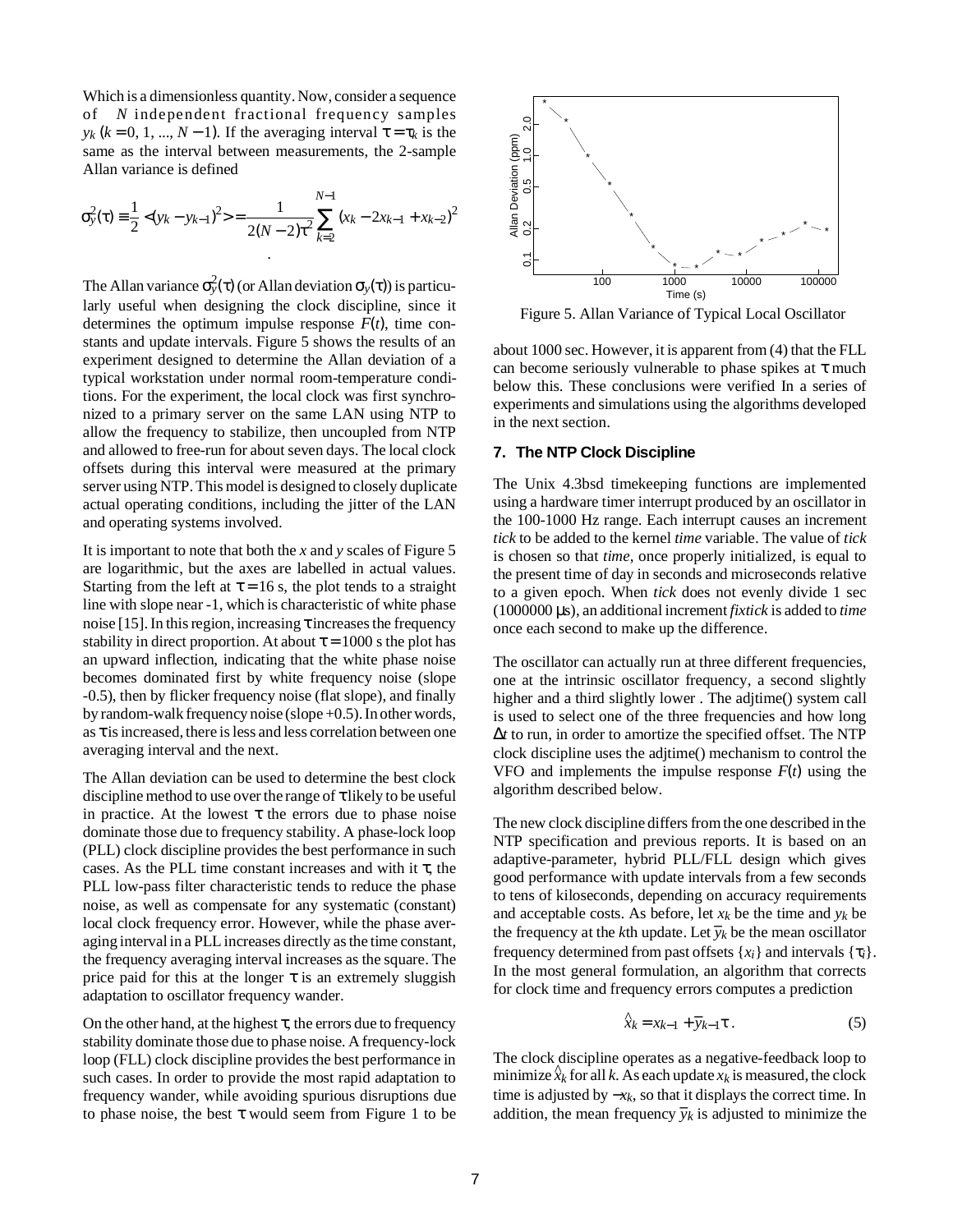time adjustments in future. Subsequently, the oscillator runs at this frequency until the next update.

Between updates, which can range from seconds to hours, the clock discipline amortizes  $x_k$  in small increments at adjustment intervals  $t_A = 1$  s, in order to prevent timescale discontinuities and to conform to monotonic requirements. At each interval the value

$$
ax + \overline{y}_k tA \tag{6}
$$

is added to the clock time, where *a* is a constant between zero and one  $(a = 2^{-6}$  in the current implementation) and *x* is a variable defined below. In the NTP daemon for Unix, these adjustments are implemented by the adjtime() system call; while, in the modified kernel described in [13], correspondingly scaled adjustments are performed at each timer interrupt. The constant *a* is used as a gain factor in the following way. Let the value *x* be the residual in the adjustment whose initial value is *xk*. At each interval the time is adjusted by *ax* and the residual by −*ax*. This provides a rapid adjustment when  $x$  is relatively large, together with a fine adjustment (low jitter) when  $x$  is relatively small.

In the original type-II PLL design of [9], the frequency is determined as past accumulations of time. In this case,

$$
\overline{y}_k = b \sum_{i=1}^k x_i \tau_i , \qquad (7)
$$

where *b* is a constant between zero and one ( $b = 2^{-16}$  in the current implementation). In order to understand the dynamics, it is useful to consider the limit as τ approaches zero. In a type-II PLL, the oscillator frequency  $y(t)$  is determined by the measured offset  $x(t)$ :

$$
y(t) = ax(t) + b \int_0^t x(t) dt.
$$

Since phase is the integral of frequency, the integral of the right hand side represents the overall open-loop impulse response of the feedback loop. Taking the Laplace transform, we get

$$
\theta(s) = \frac{x(s)}{s}(a + \frac{b}{s}) ,
$$

where the extra pole  $\frac{1}{s}$  at the origin is due to the integration which converts the frequency  $y(s)$  to phase  $\theta(s)$ . After some rearrangement, the magnitude of the right hand side can be written

$$
\frac{\omega_c^2}{s^2}\bigg(1+\frac{s}{\omega_z}\bigg),\,
$$

where  $\omega_z = \frac{b}{a}$  and  $\omega_c^2 = b$ . From elementary theory, this is the transfer function of a type-II PLL which can control both time and frequency. In practice, the damping factor  $\eta = \frac{\omega_c}{2\omega_z} = 4$ 

for good transient response. In order to simplify the presentation, this model does not include the time constant, which is used to control the loop response. The detailed design and behavior of the PLL is treated in great detail in [11] and will not be repeated here.

The new clock discipline is a hybrid PLL/FLL design in which the original PLL is used for  $\tau \le 1024$  s and the FLL used otherwise. The FLL design, adapted from [5], operates in a manner identical to the PLL, except that the mean \_ frequency  $\bar{y}(t)$  is determined as an average, rather than an integral. In the FLL,  $\bar{y}(t)$  is directly adjusted in order to minimize the time error  $x(t)$ . While a number of methods could be used to compute  $\bar{y}_k$ , a convenient one is the weighted average

$$
\overline{y}_k = \overline{y}_{k-1} + w(y_k - \overline{y}_{k-1}),
$$
\n(8)

where  $w = 0.25$  is a weight factor determined by experiment. The goal of the clock discipline is to adjust the clock time and frequency so that  $\hat{x}_k = 0$  for all *k*. To the extent this has been successful in the past, we can assume corrections prior to *xk* are all zero and, in particular,  $x_{k-1} = 0$ . Therefore, from (4) and (8) we have

$$
\overline{y}_k = \overline{y}_{k-1} + w \frac{x_k}{\tau} \,. \tag{9}
$$

It may seem strange that the coefficient *a* in (6) is used in both the FLL and PLL modes. The primary reason is to avoid discontinuities when the offset  $x_k$  is very large, e.g., over 100 ms. A secondary reason is to reduce the effects of phase noise, since in the NTP model the local clock of one stratum can be used to discipline clocks at the next higher stratum. While in the PLL  $a < 1$  is necessary for stability, its affect on dynamics when the FLL is in use is minor.

A key feature of the NTP design is the selection of  $\tau$  in response to measured local clock stability. When the PLL is in use, the time constant is directly proportional to  $\tau$ . At  $\tau$  = 64s, this results in a 90-percent time response of about 900 sec and a 63-percent frequency response of about 3600 sec, which is a useful compromise under most operating conditions. The time constant is not used when the FLL is in use.

The sum of the peer dispersion and select dispersion is used as a measure of oscillator instability in both the PLL and FLL modes. If  $|\theta|$  exceeds this sum, the oscillator frequency is deviating too fast for the clock discipline to follow, so  $\tau$  is reduced. In the opposite case holds for some number of updates, τ is increased. Under typical network conditions, τ hovers close to the maximum; but, on occasions when the oscillator frequency wanders more than about 1 ppm,  $\tau$ quickly drops to lower values until the wander subsides.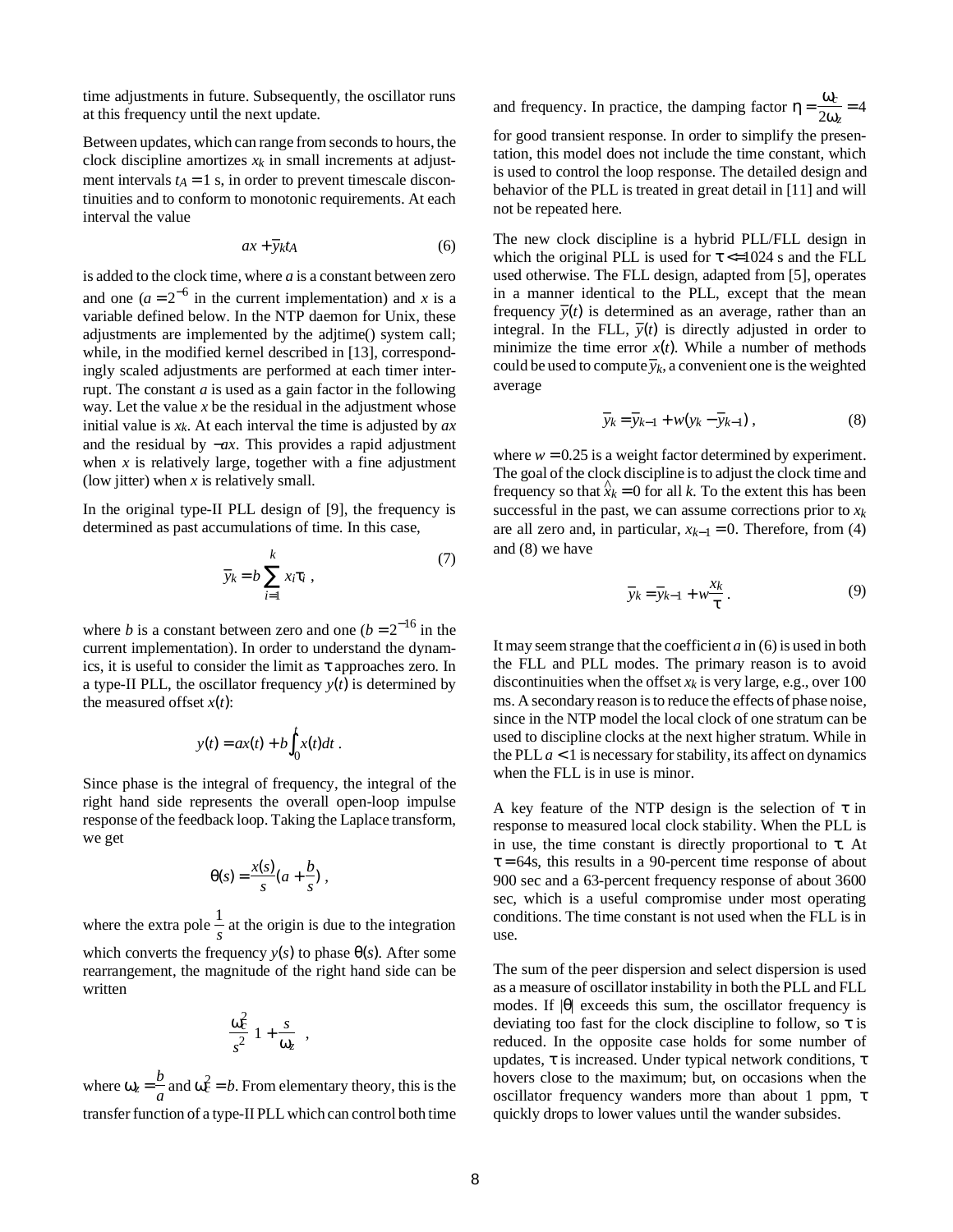#### **8. Additional Improvements**

In a perfect world, the NTP clock discipline would be implemented as an intrinsic feature of the kernel with standardized interfaces for the user and daemon processes and with a precision oscillator available as a standard option. However, during the development and deployment of NTP technology, there was considerable reluctance to intrude on kernel hardware or nonstandard software features, since this would impede portability, maintainability and perhaps reliability. In addition, manufacturers were understandably reluctant to provide a precision oscillator option, since there were not many customers to justify the development expense.

We have explored both the kernel discipline and external oscillator options. A Unix kernel implementation of the discipline has been developed for four popular workstations, the Ultrix kernel for the DEC 5000 series, the OSF/1 kernel for the DEC 3000 series, the SunOS kernel for the Sun SPARCstation series, and the HP-UX kernel for the Hewlett Packard 9000 series. As described in [12], the kernel discipline provides a time resolution of 1 µs and a frequency resolution of parts in  $10^{11}$  (with an appropriately stable external oscillator). In addition, the modified kernels provide new system calls so that applications can learn the local clock status and error estimates determined by the daemon.

A special pulse-per-second (PPS) signal is available from sources such as cesium clocks and precision timing receivers. It generally provides much better accuracy than the serial ASCII timecode produced by an ordinary radio clock. The new kernel software uses a modem control lead of a serial port to produce an interrupt at each PPS pulse. The interrupt captures a timestamp from the local clock and computes the offset modulo 1 sec. Assuming the seconds numbering of the clock counter has been determined by a reliable source, such as the ASCII timecode or even other NTP peers, the PPS offset is used to discipline the local clock. Using this feature on a typical workstation with a PPS signal from a GPS receiver, jitter is reduced to few tens of microseconds [12].

Some radio clocks can produce a special IRIG signal, which encodes the day and time as a modulated audio signal compatible with the audio codec native to some workstations. A particularly interesting feature of the NTP design described in [12] is an algorithm that processes codec samples to demodulate the signal, extract the time information and discipline the local clock. The scheme requires very few external components, but achieves a jitter comparable to the PPS signal.

However, neither the PPS or IRIG signals improve the stability of the local clock oscillator itself, since wander-induced time errors usually dominate the error budget. We have experimented with external oscillators, both using commercial bus peripherals and bus peripherals of our own design.



Figure 6. Offset with Kernel PLL and PPS signal

An external clock for the Sun SBus has been constructed using FPGA technology. It includes a pair of counters that can be read directly in Unix *timeval* format and an oven-compensated precision oscillator with stability of a few parts in  $10<sup>9</sup>$ . In experiments where a host equipped with this device was synchronized to a primary server using NTP, the wander was measured at a few parts in  $10^8$ , about two orders of magnitude better than the original undisciplined oscillator.

Perhaps the most useful and inexpensive approach is an auxiliary feedback loop designed to discipline the oscillator frequency directly to an external PPS signal. In this design, the PPS timestamps are used at intervals  $\tau$  from 4 to 256 sec to calculate a vernier frequency adjustment as in (9). This \_ adjustment is added to the mean frequency  $\overline{y}_k$  in (6). The result is that the oscillator frequency is disciplined to the PPS signal and the wander considerably reduced. However, the external corrections provided by NTP continue to function as usual. Measurements show that, using this scheme with a typical workstation and PPS signal from a GPS receiver results in performance comparable to the precision external oscillator.

Figure 6 shows the performance using the native oscillator, kernel discipline and PPS signal over the Modified Julian Day  $(MJD)$  49437.<sup>4</sup> In this experiment, measurements were made about every 64 sec of the local clock offset relative to the PPS signal of a cesium clock and the results graphed. The server involved, a SPARCstation IPC, had about 400 NTP clients on the day of the experiment. The maximum jitter over the day is about 45 µs, primarily due to collisions between the timer interrupt and PPS signal interrupt. This represents probably the best performance possible with this generation of machines.

## **9. Present Status and Deployment**

Software support for NTP is available for a wide variety of workstations and mainframe computers manufactured by DEC, IBM, Hewlett Packard, Sun Microsystems, Silicon Graphics, Cray Research and many others. One manufacturer (Bancomm) markets a dedicated NTP server integrated with a GPS receiver and another (Cisco) markets a router with

4 MJD is derived from a scheme invented in the 16th century to number the days since an historically eclectic epoch at noon on the first day of the year 4713 BC.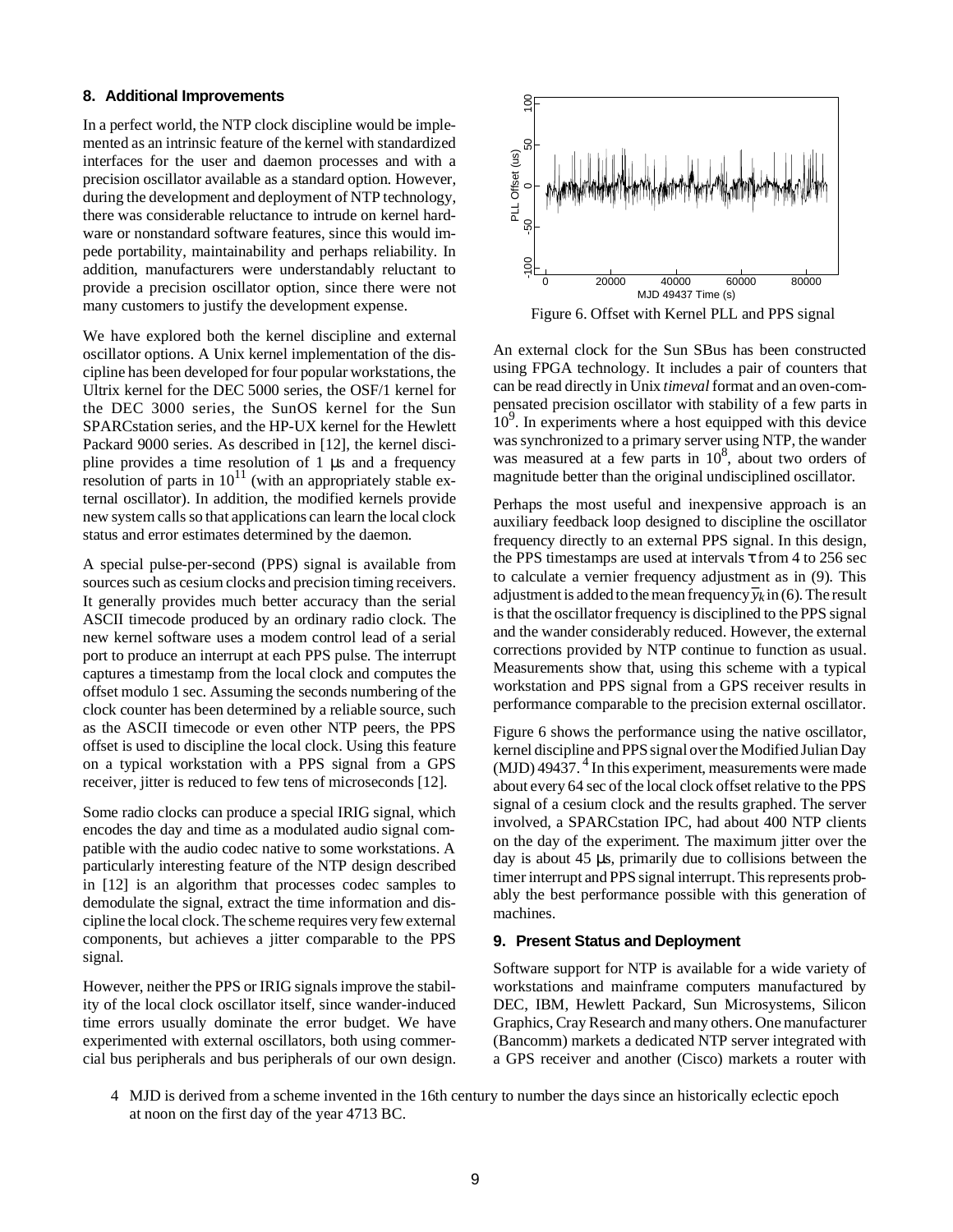integrated NTP support. The software is available for public access or as a standard option in some software products. A client running this software can synchronize to one or more NTP servers or radio timecode receivers and at the same time provide synchronization to a number of dependent clients, in some cases in excess of 500, while requiring only a small fraction of available processor and memory resources.

In the most cherished of Internet traditions, the worldwide NTP synchronization subnet is not engineered in any specific way other than informal, voluntary compliance to a set of configuration rules. To protect the primary servers, potential stratum-2 peers are invited only if they serve a sizable population of stratum-3 and higher peers. Operators are cautioned that reliable service is possible only through the use of redundant servers and diverse network paths. A typical configuration for a campus serving several hundred clients includes three stratum-2 servers, each operating with two different primary servers, each of the other campus servers and at least one stratum-2 server at another institution. Department servers then operate with all three campus servers and each other, which simplifies configuration table management. Department servers offer service to client hosts, either individually or using the NTP broadcast mode.

In a previous paper [8] the number of NTP-synchronized peers was estimated at 1,000 on the basis of an systematic survey of all known Internet hosts. Today, such a survey would be very difficult and probably be considered rude at best. However, it is known that there are at the time of writing about 100 NTP primary servers located in North America, Europe and the Pacific, almost half of which are advertised for public access. These peers are synchronized to national time standards using all known computer-readable time-dissemination services in the world, including the U.S. (ACTS, WWVB, WWV and WWVH), Canada (CHU), U.K. (MSF), Germany (DCF77) and France (TDF), as well as the GPS, OMEGA and LORAN navigation systems, and the GOES environmental satellite. In addition, NTP primary servers at NIST and USNO, as well as the national time standards laboratories of Norway and Australia, are directly synchronized to national standard clock ensembles.

It is difficult to estimate the number of NTP secondary (stratum-2 and higher) peers in the global Internet. A recent informal estimate puts the total number of Internet hosts over 1.7 million. An intricate check of the monitoring information maintained by some public NTP servers reveals about 8,000 stratum-2 and stratum-3 dependents; however, this survey grossly undercounts the population, since only a fraction of the servers retain this information and many thousands of known dependents are hidden deep inside corporate networks, either independently synchronized or carefully peeking out through access-controlled gateways. Informal estimates based on anecdotal information provided by various network operators suggest the total number of hosts running NTP is probably in excess of 100,000.

The earlier survey presented error measurements for various paths between NTP primary servers in the U.S. and concluded reliable time synchronization could be obtained "...in the order of a few tens of milliseconds over most paths in the Internet of today." As reported in [12], while there are exceptions, this claim remains generally valid in the much larger worldwide Internet of today. With the software and hardware improvements described herein for the NTP Version 3 specification and implementations, and with suitable allowance for differential delays, most places in the worldwide Internet are able to maintain an accuracy better than 10 ms and those on LANs and high speed WANs better than 1 ms.

## **10. Current Work and Future Plans**

As time moves on, so do NTP versions. A summary of current work and future plans for Version 4 of the protocol are given in [13]. They include refinement of the broadcast/multicast protocol modes, automated peer discovery and implementation of a new feature called *distributed mode*.

In cases where a moderate loss in accuracy can be tolerated, such as most workstations on a LAN subnet, the NTP broadcast mode greatly simplifies client configuration and network management. In this mode, client workstations automatically survey their environment and configure themselves without requiring pre-engineered configuration files. After joining the subnet, a client listens for broadcasts from one or more servers on the LAN. Upon hearing one, the client exchanges messages with the server in order to determine the best time and calibrate the broadcast propagation delay. When calibration is complete, generally after a few message exchanges, the client again resumes listening for broadcasts. In broadcast mode the NTP filter, selection and combining algorithms operate as in the client/server modes, with resulting accuracy usually in the order of a few milliseconds on an Ethernet.

We have recently extended the NTP broadcast mode to use IP multicast facilities [3] for wide-area time distribution. The NTP multicast mode operates in the same way as the broadcast mode, so that clients can discover servers wherever IP multicast facilities and connectivity to the Internet MBONE are available. At the present time, experimental servers have been established in the U.S., U.K. and Germany, with clients in these and other countries. The accuracies that have been achieved vary widely, depending on the particular server and path. For instance, with typical U.K. servers and clients in the U.S., the accuracies vary from 10 to 100 ms, depending on particular server configuration and ambient network traffic levels.

While we have proof of concept that time distribution using IP multicast is practical, there are many remaining problems to be resolved, such as how to avoid sending messages all over the world from possibly many multicast servers, how to authenticate and select which ones a particular client or client population chooses to believe, and how to allocate and manage possibly many multicast group addresses.